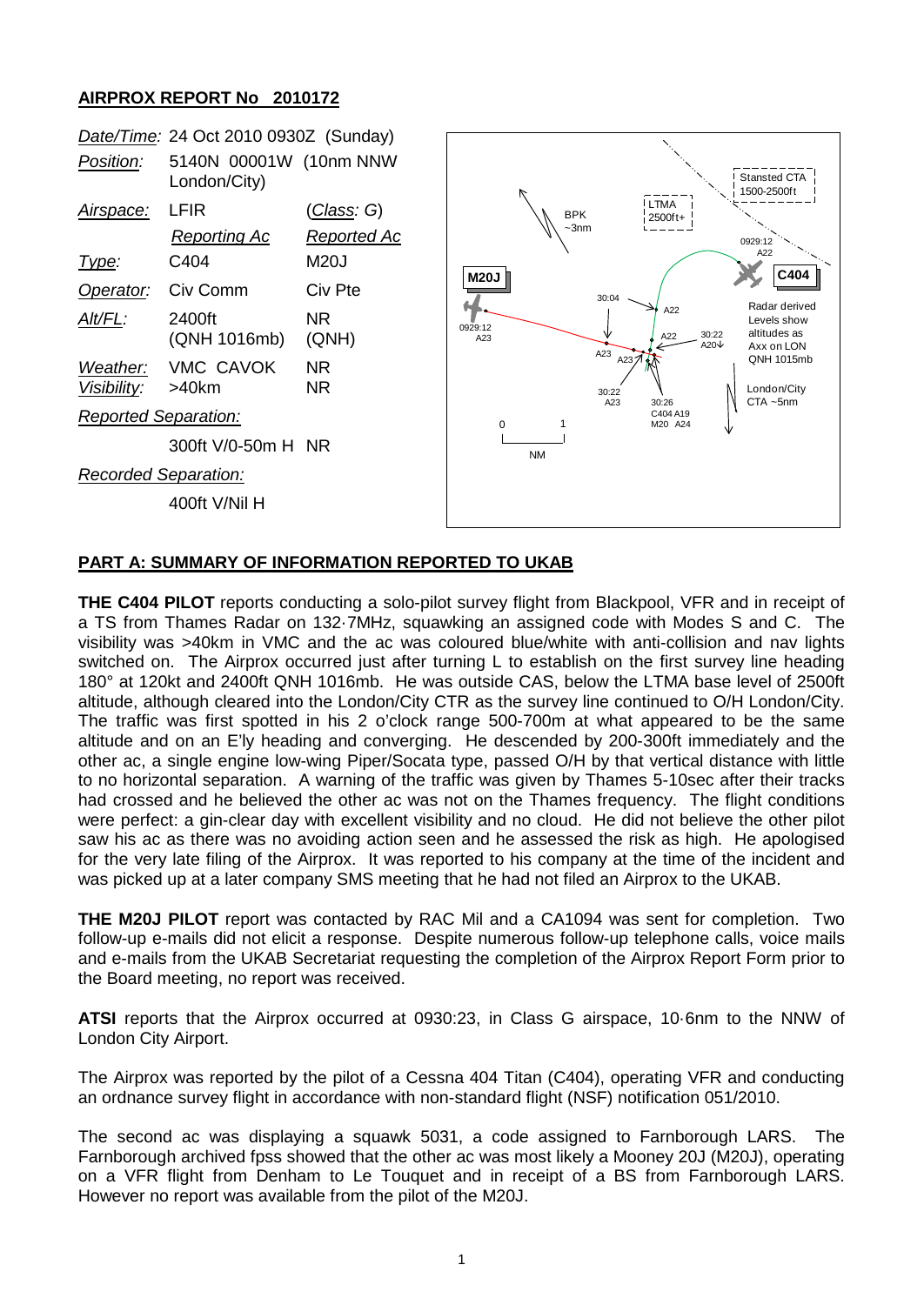The Airprox report was filed some time after the event and was received by CAA ATSI and UKAB on 26 Nov 2010. Because of the late reporting of the Airprox, the Farnborough RT and radar recordings were not available. Farnborough ATC were not aware of the Airprox and no report was available from any of the controllers concerned. In addition the C404 pilot's written report erroneously indicated that the Airprox occurred at approximately 1030 UTC and this resulted in a further delay in obtaining the correct period of radar replay.

CAA ATSI had access to the Thames Radar RT and Radar recordings provided by NATS Swanwick together with the C404 pilot's written report. The RT and radar recording show the incident occurred at 0930:23.

METAR EGLL 240920Z 35006KT 310V040 CAVOK 07/03 Q1015 NOSIG=

At 0923:15, the C404 flight established contact with Thames Radar and requested a TS. A squawk of 7032 was allocated together with the London QNH 1015. Thames Radar advised, *"(C404)c/s you're under a limited Traffic Service due to poor radar coverage and traffic loading."* The C404 pilot replied, "*er limited traffic that's copied (C404)c/s."* The radar recording showed the C404's position to be 15·8nm to the NW of London City Airport. It was noted that the Thames controller used the term 'limited' TS, when the correct phraseology should have been 'reduced' TS.

The Thames Radar controller established that the C404 pilot wanted to conduct survey work to the N and W of London City, following N-S lines at an altitude of 2400ft.

Thames Radar passed TI on 2 unknown contacts at 0925 UTC and 0928 UTC.

At 0928:29 the C404 reported in a L turn to pick up the first N-S line and Thames Radar responded, *"Understood the erm clearance limit is the southern most lake of the Lee Valley in the City Zone."* The C404 pilot replied, *"Er clearance to the southern most er of the Lee Valley (C404)c/s.*"

At 0929 Thames Radar passed TI on another unknown contact.

At 0929:14 radar recording showed the C404 at an altitude of 2200ft, in the L turn passing through a heading of 340° as the ac positioned onto the initial N-S survey line. The M20J is shown 4·1nm WSW of the C404, tracking E and indicating an altitude of 2300ft.

At 0930:04 radar recording showed the C404 rolling out on a S'ly heading at an altitude of 2200ft and the M20J in the C404's 2 o'clock position, at a range of 1nm and crossing from R to L, indicating an altitude of 2300ft. An additional primary contact was also shown to be 1nm E of the C404.

At 0930:20, Thames radar passed late TI to the C404 flight regarding the M20J, *"(C404)c/s there is further Farnborough traffic now going over the top of you two point three unverified."* The C404 pilot replied, *"Affirm we just heard him."*

[UKAB Note (1): At 0930:22, the radar recording shows the C404 tracking S'ly descending through altitude 2000ft with the M20J in its 2 o'clock range 0·1nm at 2300ft, 300ft above. The CPA occurs before the next sweep 4sec later at 0930:26 when radar recording shows the 2 ac having passed and now diverging at range of 0·1nm, the C404 now level at 1900ft and the M20J at 2400ft. At the CPA, 0930:24, it is estimated the ac passed with no lateral separation and 400ft vertical separation.]

It was not possible to determine if the Thames Radar controller had observed the M20J prior to giving a late warning. The Thames Radar controller had restricted the TS because of poor radar coverage and traffic loading.

The M20J flight was in receipt of a BS from Farnborough LARS. The Manual of Air Traffic Services (MATS) Part 1, Section 1, Chapter 11, Page 4, Paragraph 3.1.1, states: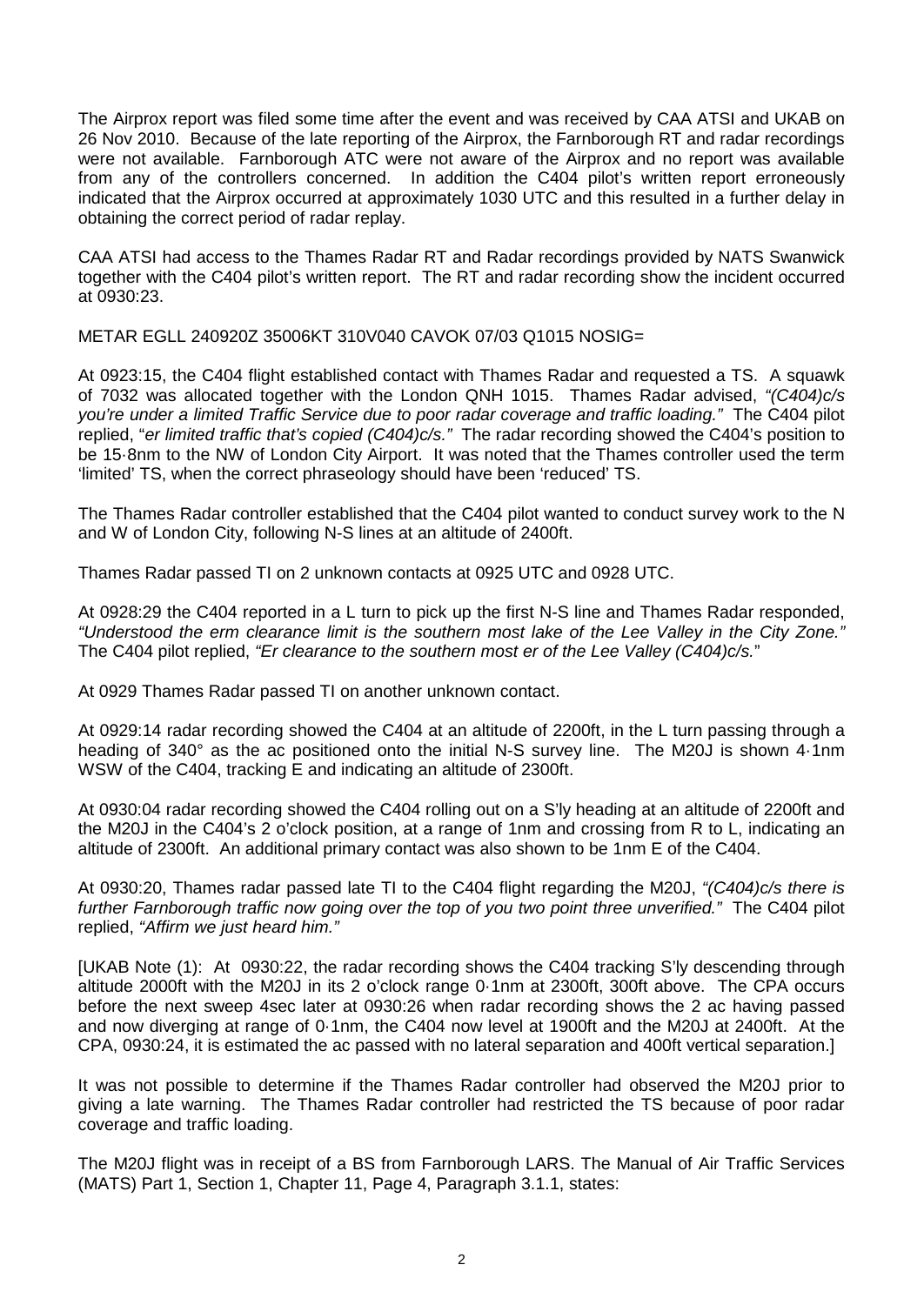'A Basic Service is an ATS provided for the purpose of giving advice and information useful for the safe and efficient conduct of flights. This may include weather information, changes of serviceability of facilities, conditions at aerodromes, general airspace activity information, and any other information likely to affect safety. The avoidance of other traffic is solely the pilot's responsibility.'

The C404 was in receipt of a Reduced TS due to 'poor coverage and traffic loading.' MATS Part 1, Section 1, Chapter 11, states:

'A Traffic Service is a surveillance based ATS, where in addition to the provisions of a Basic Service, the controller provides specific surveillance derived traffic information to assist the pilot in avoiding other traffic. Controllers may provide headings and/or levels for the purposes of positioning and/or sequencing; however, the controller is not required to achieve deconfliction minima, and the avoidance of other traffic is ultimately the pilot's responsibility.'

'There may be circumstances that prevent controllers from passing timely traffic information and/or deconfliction advice, e.g. high workload, areas of high traffic density, unknown aircraft conducting high energy manoeuvres, or when traffic is not displayed to the controller or is obscured by surveillance clutter. Controllers shall inform the pilot of reductions in traffic information along with the reason and the probable duration; however, it may not always be possible to provide these warnings in a timely fashion.'

'In high workload situations, which may not always be apparent from RTF loading, it may not be possible for controllers to always provide timely traffic information and/or deconfliction advice. High workload situations may not necessarily be linked to high traffic density.

High traffic density can cause difficulty interpreting ATS surveillance system data and may affect RTF loading or controller workload to the extent that the controller is unable to pass timely traffic information and/or deconfliction advice on all traffic.

## **PART B: SUMMARY OF THE BOARD'S DISCUSSIONS**

Information available included a report from the C404 pilot, transcripts of the Thames Radar RT frequencies, radar video recordings, a report from the Thames air traffic controller involved and reports from the appropriate ATC authorities.

It was unfortunate that the Board were not able to assess the Farnborough ATSU aspect of the incident owing to the late filing of the incident. Also, Members were disappointed that the M20J pilot had not completed a report form, denying Members of his viewpoint of the incident. Irrespective of the ATS being provided, the incident occurred within the Class G airspace where both pilots were responsible for maintaining their own separation from other traffic through see and avoid. The C404 flight had just turned L and established onto his initial survey line about 20sec prior to the CPA, and during this manoeuvre the pilot was responsible for clearing the area into which he was turning. That said, the C404 is known to have blind-spots owing to the wing/engine configuration and the pilot's view would have been degraded during the later stages of the turn as the ac was belly-up to the approaching M20J until rolling out on his required track. It was about this time the C404 pilot saw the M20J approaching in his 2 o'clock at the same level and immediately commenced a descent to avoid it, passing clear beneath it by about 200-300ft. An experienced pilot Member, familiar with this type of operation, informed the Board that the pilot would have almost certainly have been concentrating on his instrumentation to ensure exact positioning of the ac on the survey line and this would have almost certainly reduced his look-out scan. The Board noted that the ac was being flown 'single pilot', and Members agreed that it would have been better to have an additional person in the cockpit to augment the lookout. In response to Member's questions about the options for carrying a dedicated lookout rather than a second qualified pilot in order to save on costs, the CAA Flt Ops Advisor briefed the Board that for AOC flights certified for single pilot operations, such persons can only be passengers and may not undertake any of the pilot's duties (handling the controls, operating aircraft equipment or completing flight documentation). Such passengers should not be permitted to